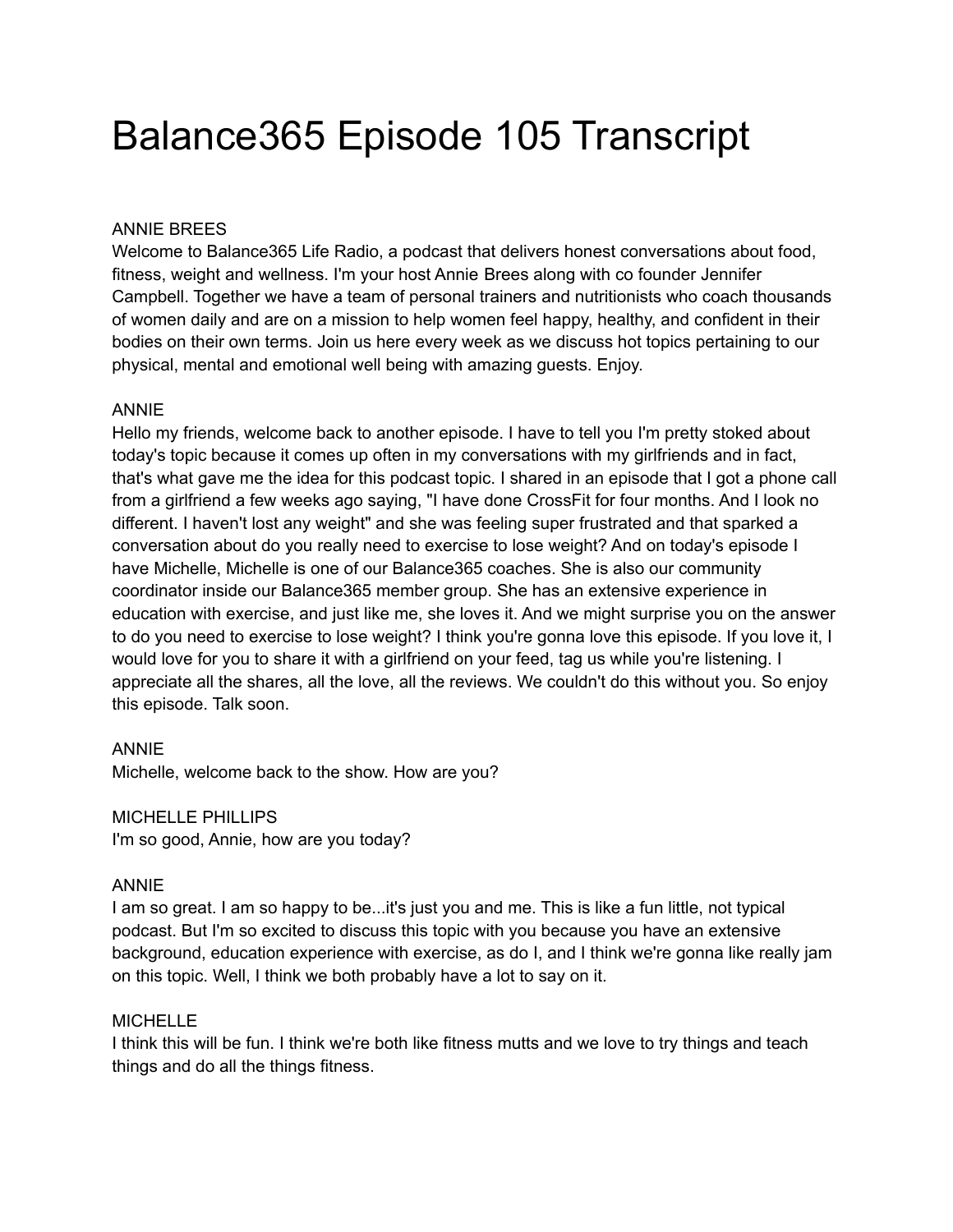## ANNIE

Did you just call us a mutt? [Laughs]

## **MICHELLE**

[Laughs] A fitness mutt, yes, like a mixture of all the...[Laughs]

## ANNIE

You say mutt, I say a hybrid, like, hey, you know what, I used to train specifically only powerlifting and that's all that I did. And it was great. It was fine. I got really strong, but I also missed the variety and exercise and so I really do like to...People I like Like, "What gym do you go to?" And I'm like, "It depends on the day like, I don't know, do I want to yoga? Do I want to walk outside? Do I want to go to CrossFit? Do I want to lift weights?"

## **MICHELLE**

So many options.

## ANNIE

I know. And yeah, anyways, that could be a whole 'nother episode, is how to find exercise you love because clearly you and I like geek out about it. But today we want to talk about the concept...Do you have to exercise to lose weight? And I'm tempted just to give the short answer which is no. [Laughs]

## **MICHELLE**

No, no.

## ANNIE

But I really want people to listen, continue to listen not just get that like "Okay, I can quit exercising," because there is a way more in depth answer, and there's a longer answer as to why you don't need to. And we have a lot of thoughts and alternative suggestions on benefits that exercise does have, like more energy, better mood, better sleep, better health metrics, like blood pressure, resting heart rate might be lowered. But weight loss may or may not be on that list for a few reasons we're gonna discuss right? And I don't want to tell people like "No, you don't have to exercise to lose weight" and if weight loss is a goal, then they just quit exercising because what I'm saying here is exercise is so beneficial, whether you lose a pound or not.

## **MICHELLE**

Mm hmm. Exercise has so many benefits. And I'm glad you led with that because the health benefits of exercise are so much more important than the weight loss benefits. I mean, you you rattle off a couple great ones with the better sleep, better mood, better physical mobility. I mean, that's one of my favorites is when you start moving more your body it just feels so much better. And you really get in touch with yourself, you start to have that boosted confidence in getting in touch with yourself on a physical level and increased strength and I think as women especially, you know this from your CrossFit, from training with strength training, women really need that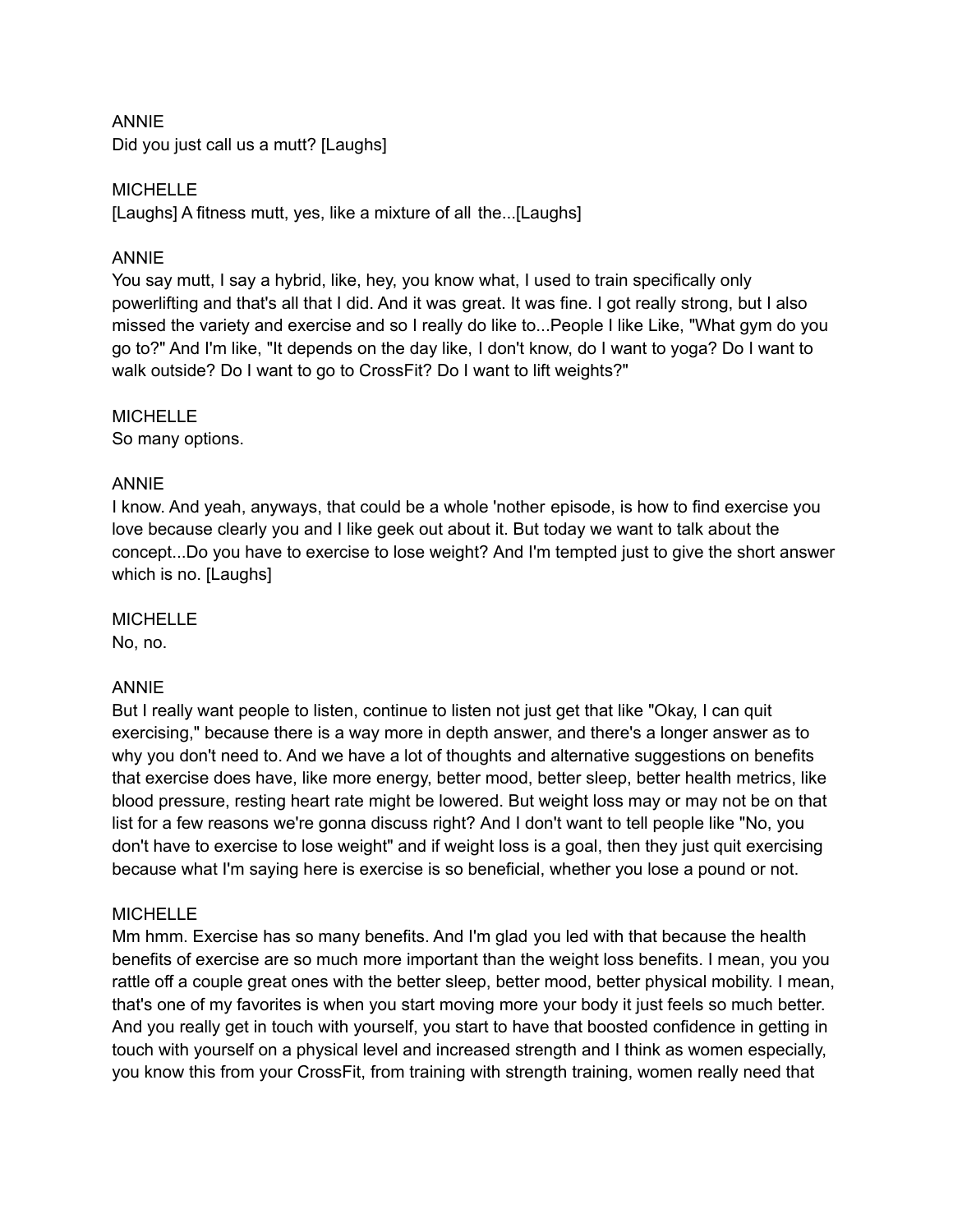strength training component to maintain their bone density and their muscle mass as they age. So we see a lot of really great reasons to exercise completely aside from weight loss.

## ANNIE

Yeah, in fact, I just had a call, she listens to our podcast, she's a Balance365 member. She's also a friend of mine. And she found me, she joined a local CrossFit gym because she realized that she really likes early morning accountability for exercise. And that when she doesn't have, like, a class, a community that she is showing up with, she's just not likely...And first thing in the morning, if she would try to do something in the evening on our own, like exercise just doesn't happen. And she calls me and she's like, "I've been doing CrossFit for four months, and I don't look any different." And I'm like, "Whoa, whoa, whoa, whoa, whoa, whoa," like, there is probably so many benefits that aren't noticeable, but are notable that should not be ignored.

## **MICHELLE**

Mm hmm.

## ANNIE

And so I gave her a little pep talk on that, but it but it can be frustrating if you're exercising to lose weight and you're not losing weight and then you're like, "Well screw this," I don't like, maybe you don't even like exercise in the first place. You're just doing it because you think you should to support your weight loss goals. It can be a really frustrating cycle to end up in. Right?

## **MICHELLE**

Very discouraging.

## ANNIE

For sure. So let's start by, I have a few reasons here. Reason number one why you don't need to exercise to lose weight is, and why that might not be working, is because you have to exercise a lot to burn off even a small sweet treat. And I think about in my days when I used to monitor how many calories I burned through exercise. I'd have to walk or run, trot, I should say. [Laughs] I don't really run. Jog. For three or four miles to burn off a cookie, if that's how I was looking at, which is how I looked at it, that's quite a bit of time for me, for someone that moves at my pace. My trot pace. That is like, that's a 40 to 50 minute investment to burn off the calories I could consume in one small treat. So that's when you see people getting into using exercise as a way to negate what they eat and we've talked about that before on previous podcast - Halloween.

## **MICHELLE**

You ate it and now negate it.

## ANNIE

Yes. That used to be a featured like, reoccurring feature in Shape or Health or one of those fitness magazines. And I always remember thinking like, I eat a cheeseburger and now I have to go do 700 burpees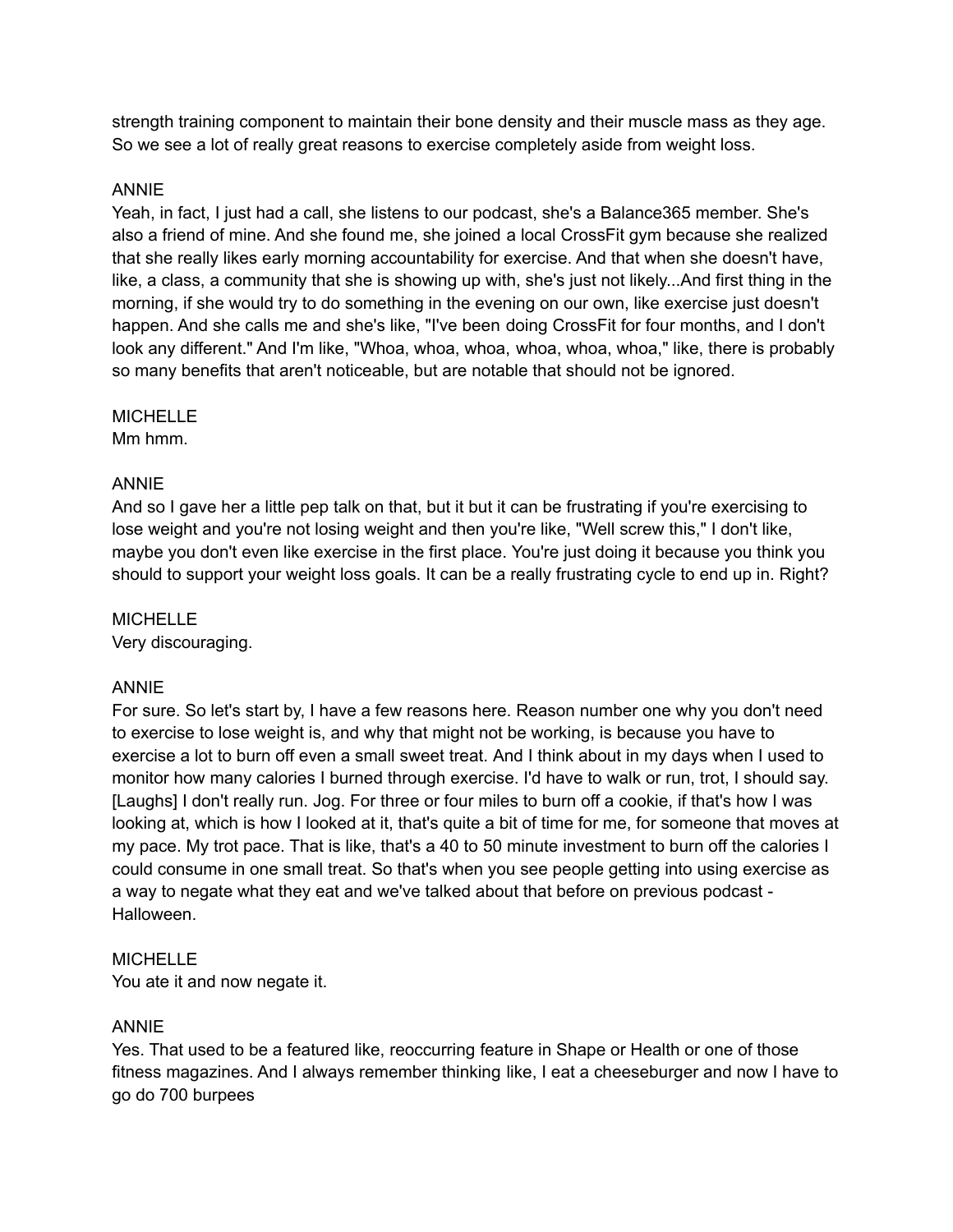## MICHELLE

Like an hour of your life you'll never get back. [Laughs]

## ANNIE

Right, well and I mean, we could we could talk so much and we have before on how that just really doesn't curate and promote a healthy relationship with exercise or food. Like, I don't want to look at food and see how long I have to exercise to burn it off. That's not fun. So I guess, you know, and you've talked about this too, like sometimes people are trying to, what did you say, out-exercise a poor diet?

## MICHELLE

Yes. They compensate for, they avoid changing their nutrition habits for the purpose of like, they justify it by moving more. So they earn and burn type mentality.

## ANNIE

I haven't heard earn and burn but gosh, that's that's catchy, isn't it?

BOTH [Laugh]

## MICHELLE

It sounds good. I mean, it sounds good when you say it out loud, but it's damaging to like, like we were just talking about it's damaging for your relationship with food. For your relationship with exercise, I mean you should, when you spend your life earning what you are eating, it's damaging.

## ANNIE

Yeah. And I realized that I just totally skipped ahead on the outline which Jen does this to me all the time.

## **MICHELLE** [Laughs]

## ANNIE

And I get mad at her. But I just went right to reason number four with that, that you're trying to out-exercise a poor relationship with food.

## MICHELLE

Oh, there's so much more we can say on that though.

## ANNIE

Yeah, it is. Well, have you ever done that? Have you ever tried to?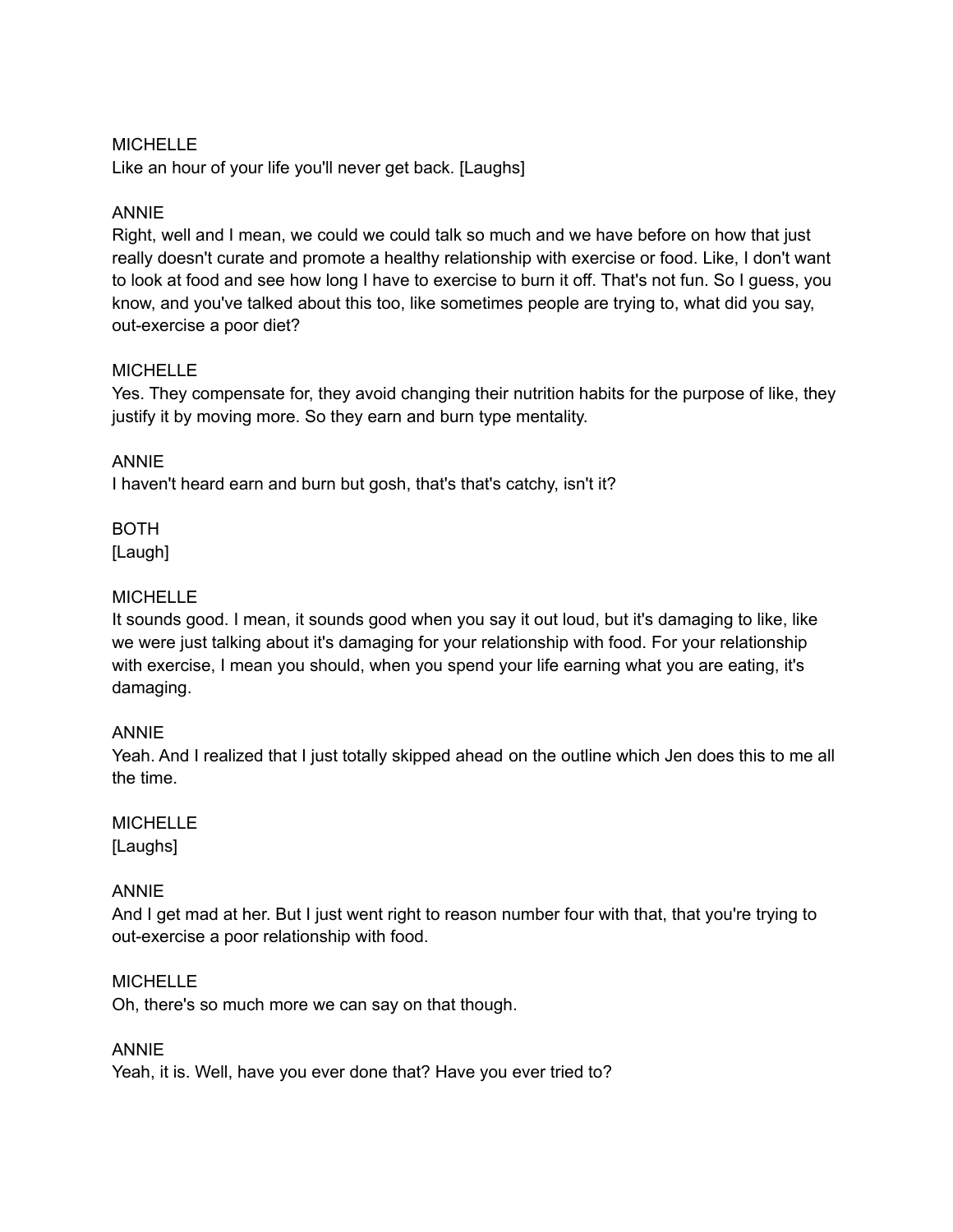## **MICHELLE**

Oh, yeah. I mean, it's so much different now. But I remember when I was in college, and having I mean, granted, there was the time to do it. But I would work out for four hours to try to earn more points for my, oh my gosh, it's almost embarrassing to admit, for my beer nights or whatever it was. We were doing like pizza and beer. And to try to rationalize it by "Oh, it's okay. I was on the elliptical for an hour today and I lifted weights" and really just it created such a distorted world. But really that "I earned it now I can eat it" mentality.

## ANNIE

Right. And you know, we've talked about how inside our Balance365 bubble, most women don't use this kind of language because it's not the norm in our community. We're not talking about earning food or burning off food or negating the food we ate or using exercise as punishment. That's just like, we don't do that.

## **MICHELLE**

We teach them to eat the cupcake and move on with life.

#### ANNIE

Right, and eating the cupcake has absolutely nothing to do with how much you exercise or didn't exercise like they're totally standalone elements of your day. But some of my girlfriends still talk like this. And it's like, I feel I've even used the terms like you're not a dog. You don't earn treats, you don't earn food. Like I ask my dog to sit and I give him a treat, like, humans are not the same, like, you deserve to eat, regardless of how much you exercise, how much you don't exercise. A treat is a treat, you can actually have the treat and just move on and not exercise to negate it. Like these are all options, but we have been conditioned in large part with our culture to think that exercise is a way to negate our food choices. Especially poor food choices, right?

#### **MICHELLE**

Mm hmm.

## ANNIE

Reason number two, why exercising to lose weight may not be working for you is because exercise actually makes you feel hungrier. And this is something people don't talk about very often. I personally feel this like in my gut when I have a an intense CrossFit workout. My hunger is so ramped up, and it took me a while to catch on to that. I'm like, "Gosh, I feel ravenous. Like, I feel like I could just eat everything." And then I started connecting the dots. And then combined with reading the research. It's like, "Oh, yeah." Actually exercise when you burn those calories, your body is like trying to get you to fulfill them, like you need to replace them because it's trying to maintain, that's what your body's wired to do. It's a really smart system. So no wonder you're hungry when you exercise.

## MICHELLE

I'm curious, do you feel when you when you're starting to notice this, do you feel it the next day or like the same day after a hard workout?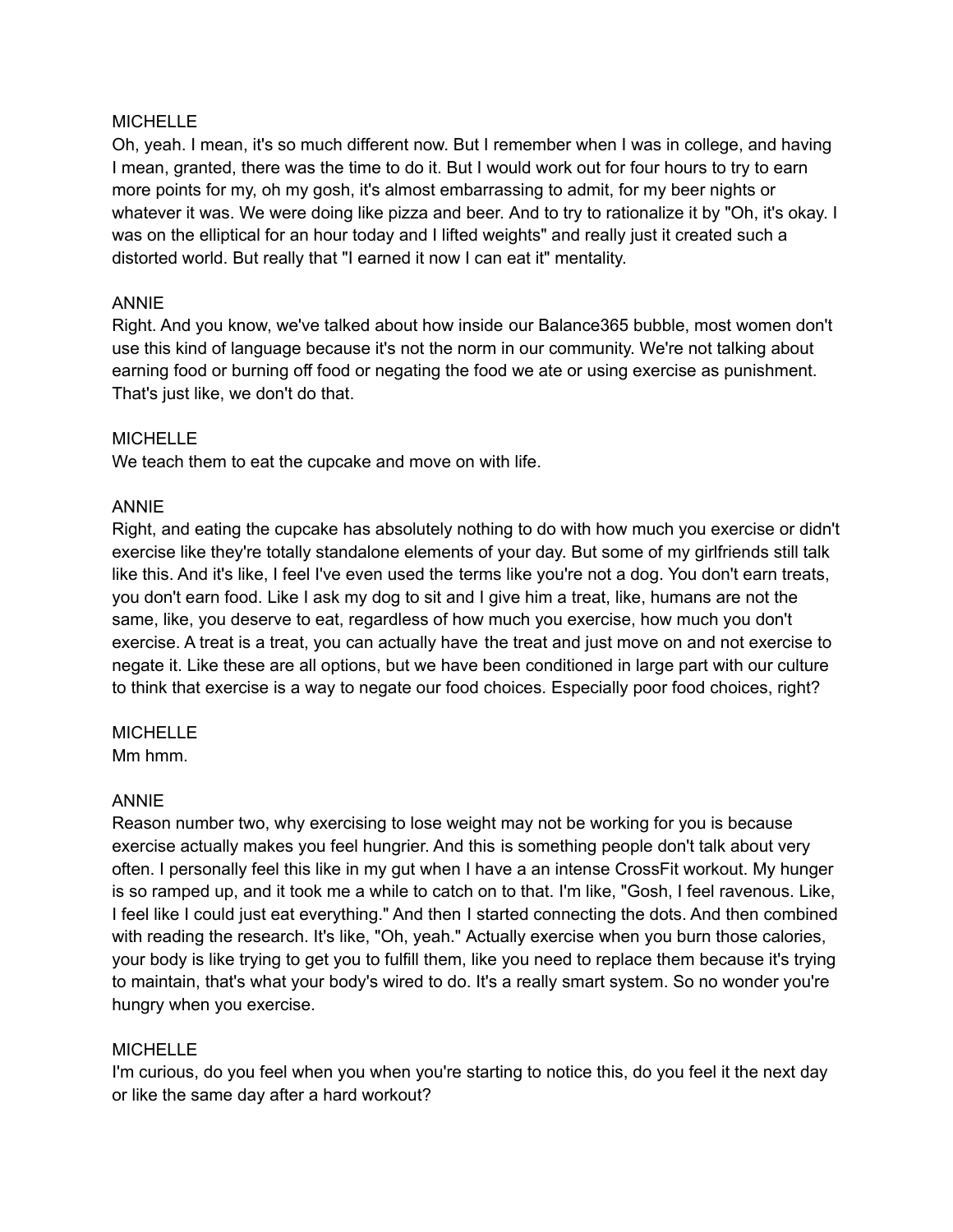## ANNIE

I think I'm usually same day. It you know, it depends. Actually exercise...Sometimes if I exercise intensely enough, and this is all relative, right? Like intense to me is different than intense to you. It's different in Sharon and Karen and stuff, you know, whatever. So keep that in mind. It's not like you have to be like elite level athlete to work out intensely, right? Anyone can work out intensely, it's all just relative to them. Sometimes when I exercise too intensely though, it can decrease my hunger temporarily. And then it finds its way back to me. And I'm like, "Oh, there it is." So I don't know. What about you? Are you the same day?

## **MICHELLE**

I'm more of a day after all of a sudden, and it really varies with the type of workout and just like you, I had to figure out for my body like which workout seemed to trigger hunger responses a little bit more than others. And every woman is different with this. I have friends who, it suppresses their appetites like nobody's business. And for me, it takes about 24 hours after cardio based workouts that I'm like, "I'm really hungry."

## ANNIE

Yeah, I've heard that specifically, I feel that with cardio, I think that's because I have...My body's not very efficient at cardio, so I have to work a lot harder to do cardio movements. But I've also heard women say that about strength training, when they start lifting their hunger increases, which could be for the very reason that cardio makes me hungry. You know, if you're learning a new skill, it takes a lot of energy, too, you're just not efficient at it. And that's like kind of the goal of exercise, to become more efficient, more efficient. So over time, it becomes easier. But then when it gets easier, you just add more weight and make it more difficult. So it's a never ending circle. But there is research that backs the exercise can make you feel hungrier. And there there is a couple studies that I want to note here. There was one study that carefully tracked how much people ate and moved after starting exercise. And they found that many of them failed to lose weight or even gained weight, because they also reflexively changed their lives in other subtle ways. And so kind of to piggyback on it makes you hungrier, it's also possible that when you're exercising, you become more sedentary throughout the day, which maybe sounds counterintuitive. You're like "Okay, I've got this energy, but like, it's possible, like, I have days now that we have a desk job essentially for Balance365, we have a lot of meetings, a lot of back end work. It's great. It's a good thing. But I am not the stay at home mom that I once was. So I go to the gym and I work my butt off for 45 minutes to an hour, most days of the week, but then I'm sitting on my butt the rest of the day.

## **MICHELLE**

Mm hmm.

## ANNIE

Right? And and sometimes the exercise can give you that. You can think like you were saying " I went to the gym, like, I'm good. I checked off my movement thing." But then you're like, "I'm just gonna sit on the couch for the rest of the day."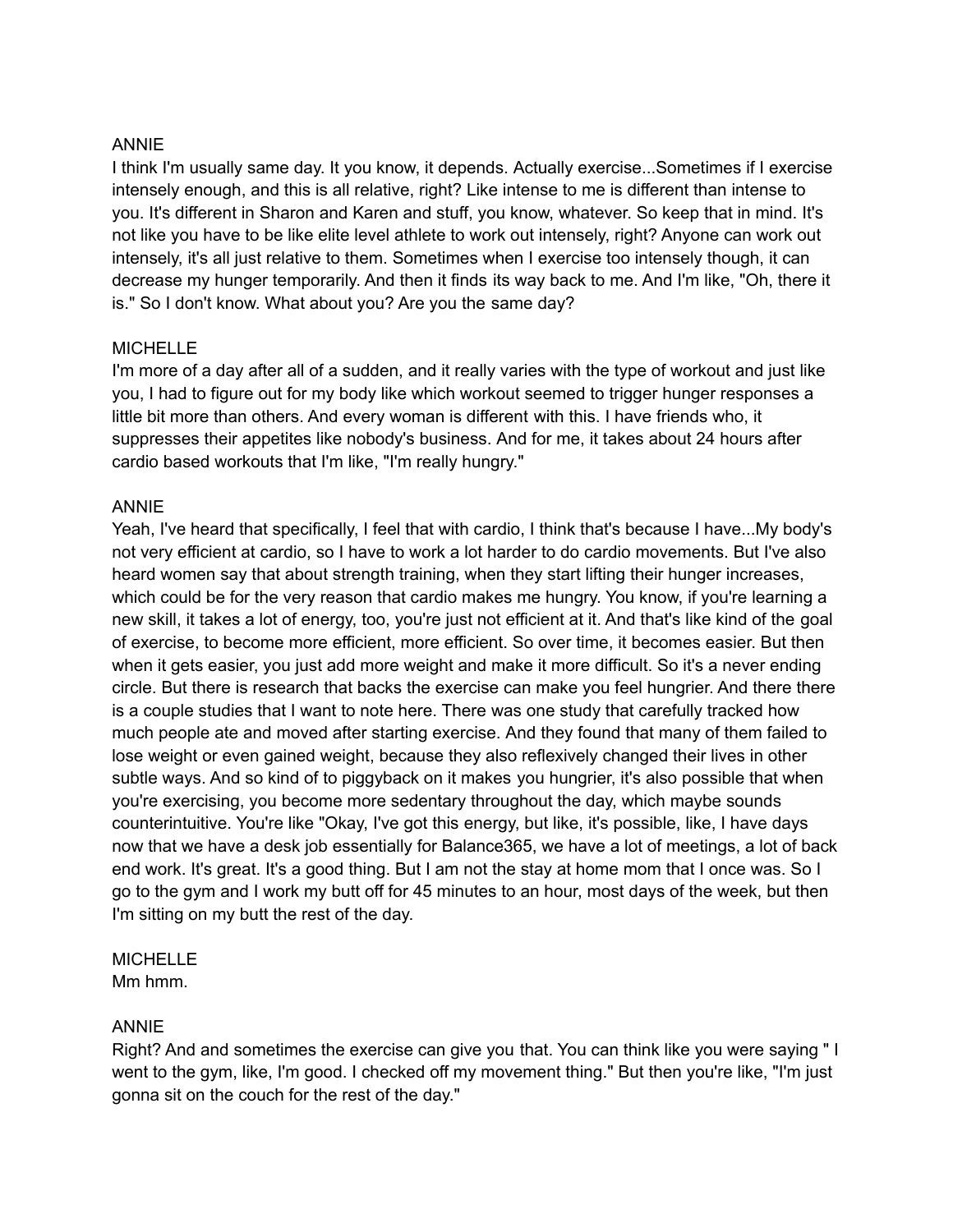MICHELLE Or your too sore?

## ANNIE

Yeah, yeah, that's it. That's a great point. That's a great point that you just can't move. Because it hurts. Yeah. Do you find that you're more sedentary on days you work out? Or are you like, body in motion stays in motion sort of thing.

## **MICHELLE**

It definitely depends on the day and I think similar to you, I've noticed that it's like I'm more willing to relax physically. After I get my workout done, it's like, "Okay, that's out of the way, I have that sweat taken care of, and I felt like I moved my body." So I'm kind of like, "Meh, I'm good, the dog's fine. I mean, he doesn't need to be walked." [Laughs]

## ANNIE

Right? Whereas if you didn't exercise, it's possible that maybe you would walk the dog and you know, walk around laps if you're taking your kids to the playground or you go run more errands and you know, you're just moving. That's what we call NEAT, your non exercise activity thermogenesis, which is all this stuff you do during the day that's not a structured exercise routine, and it's part of our program in Balance365. It's a focus, which you coach women on and their movement habit in our coaching program, right? And it's easy to poopoo because you're like, "Really? Like you want me to, like, squat when I fold the laundry? Or you want me to like stand when I'm talking on the phone instead of sit." But that adds up. And in fact, we have a chart inside the program that shows that NEAT, calories burned from NEAT, generally account for more than a workout.

## **MICHELLE**

Mm hmm. And it's so easy to fit in. Because I think one of the mistakes that people make with workouts is that they get so hyper focused on getting an hour or a certain amount of time that they completely discount all of the NEAT that they can get in. And when you're, when you're a busy working woman, or just busy with other things, if you're a stay at home mom, I mean, it adds up quick, those squats during the laundry, that parking a little bit further away, and it's easy to discount when you're not getting in a "true" workout. I say that in quotes, but it's so important.

## ANNIE

Yeah, it's reframing, especially, I think that's a big obstacle for people that either at one time, were exercisers or are exercisers. It seems to me, this is just my observation, correct me if I'm wrong, if you've noticed something different, but women who don't currently have an exercise habit or haven't ever really had an exercise habit embrace the idea of NEAT easier, like, because for the same reasons we're talking about, like, I'm like "No, a workout is the most important use of my energy." And we would offer that like "Well, actually, maybe not." It could snowball as we noted, it has so many benefits. It could be a snowball habit, that maybe you sleep better, maybe you're more productive, it helps you manage your stress. But also from a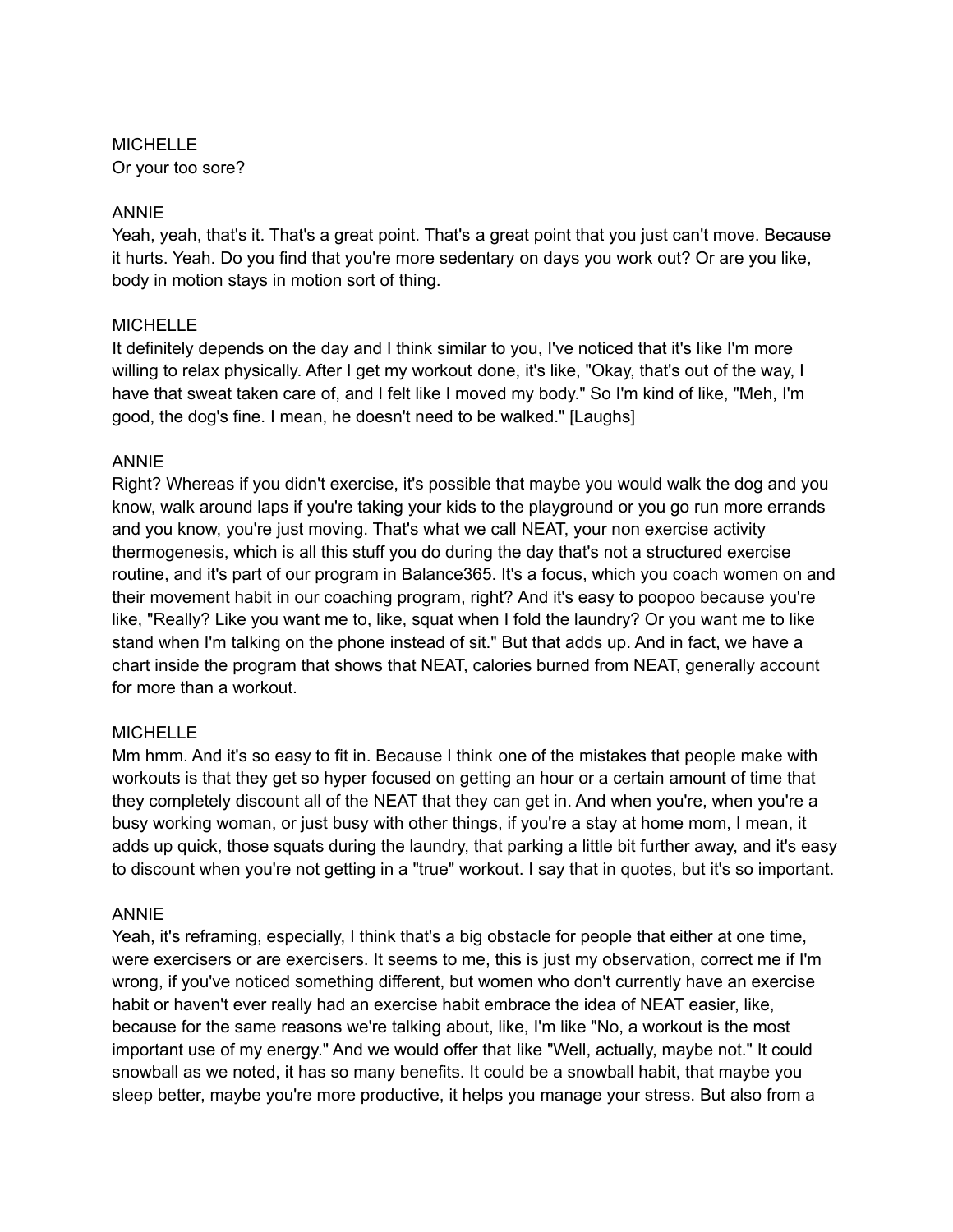movement standpoint, you might be able to get in just as much, if not more without the workout and focusing on your NEAT.

#### **MICHELLE**

Mmhmm. Can I use a personal example?

## ANNIE

Absolutely.

## **MICHELLE**

So I feel like a lot of our listeners at some point may have had injuries or recovery that they've had to deal with. And for me, as someone who's always trying to work, I love to work out. Okay. And so when I had to take a break from hardcore workouts, and chill and I had to really, really dig into my mental attitude with exercise and focus more on NEAT. And being proud of my ability to walk without pain, or slow down workouts and learn to walk heel toe, I had a foot and ankle injury. That's where I really started to embrace NEAT for what it was. And it's just that extra activity. And it being completely natural, and it was easy. Like, just like what you were just saying, as someone who's like, "Well, I work out and I'm hardcore." Yeah, it was an adjustment.

## ANNIE

And that I think goes back to that all or nothing mindset. Like, if I can't do a workout, then I'm just gonna like, take the whole day off and chill on the couch. And like not do anything, which is fine. Like you're grown women. I won't swear. [Laughs] You're grown women, you can make that choice for yourself, but there could be a really a lot of opportunity in NEAT. So just keep that in mind that if you if weight loss is a goal, and you aren't interested in exercise, you aren't able to exercise for whatever reason, energy, preference, schedules. Don't poopoo NEAT. Right?

## **MICHELLE**

Right.

## ANNIE

The other reason, I think this is technically the third, but I skipped on the outline. So now it's our fourth. And this is such an interesting concept. But the other reason why relying too much on exercise to support your weight loss methods doesn't always work is because of something called the healthy halo effect. And this was studied more heavily in food. But it applies to exercise. And this is something we've talked about, I think on our Tracy Mann podcast, she's studied this a lot. She wrote the book "Secrets From the Eating Lab." And it's the concept that you allow yourself extra indulgences on days you exercise, and one study even suggested that just merely thinking about exercise led people to serve themselves larger portions. [Laughs] Which I find just fascinating. Because it's like, you don't even know you're doing this. Like, most people aren't even aware that they're doing it, but it's just like so wired in us. But what happened, the study they did was on milkshakes, and I think we talked about this back in the Tracy Mann podcast. They had a milkshake, same milkshake. They positioned one milkshake to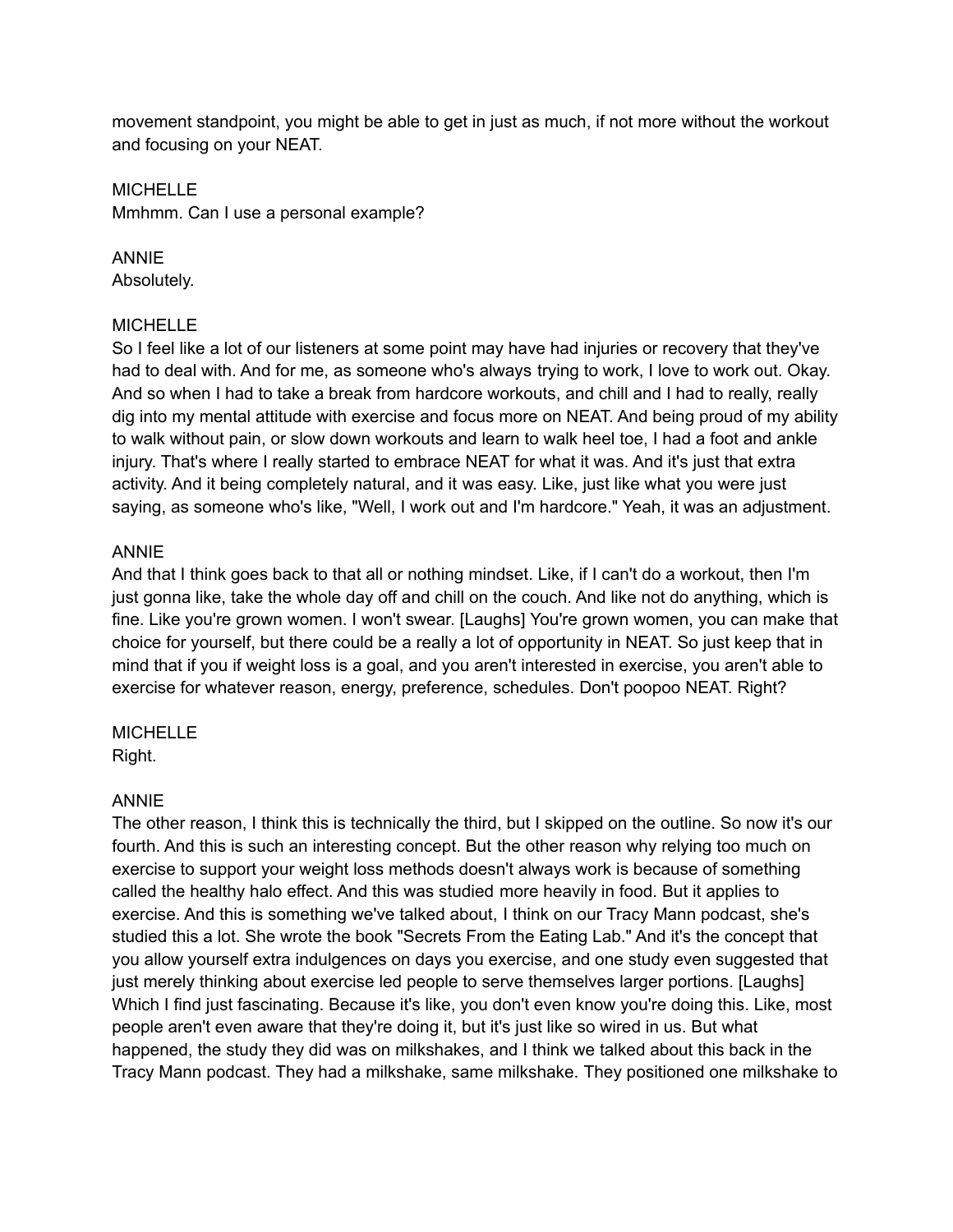one group of people as a milkshake. This is an ice cream dessert, right? Do you know this study?

## **MICHELLE**

I haven't heard of this before. I'm so fascinated by it.

## ANNIE

Now. I'm gonna, now I'm worried I'm gonna butcher it. It's been a while since I've looked at it. But then the other one I think they labeled it as like a like a healthy shake. Like, this is like a post workout protein shake. That wasn't the language they used, but they positioned it as something that was healthy. Again, this is the exact same shake that they served these people. They noticed that the people that had the milkshake, the indulgent milkshake that was labeled as a dessert, consumed less. And then the people who thought they were eating a healthy milkshake. And you see this sometimes too, like, like, I used to do this when I went to Subway in my dieting days, I would like, my sandwich would just be so dry, because I was trying to like keep it low calorie, but then I would get a cookie, you know, because it's like, "Oh, you know, my sandwich is like, it's super low calorie so that I can like balance it out with a cookie." And that's what they're talking about, like, you make compensations or adjustments or trade offs. Because you think in this context you've exercised, so therefore, I can have, you know, your beer night or whatever, which, again, you can do that. Whether you exercise or not, which is what we're trying to hammer home. Right? Have you ever found yourself making different choices? Because you were like that, you were healthy, quote unquote?

## **MICHELLE**

Absolutely. And I think that actually started when I was in high school. One of my adult figures in my life would say things like, "Oh, it's okay, you went for a walk today, you can have a cookie," and certain influences, and I think that got in my head, "Oh, you did this. So you can do this." And it's interesting, because all of the things we've listed, it really seems to come down to your relationship with exercise and your relationship with food, and how you're treating those things and how they can peacefully coexist.

## ANNIE

Yeah, coexist is key. Because I think people like intertwine them, you know, they're like bobbing and weaving together, and they're woven together. And at Balance365 we actually look at them as very independent elements. Where exercise doesn't affect your food choices and food choices doesn't affect your exercise. And you actually wanted to talk about turkey trots kind of along that same line. Do you want to? You want to share your thoughts on turkey trots?

## **MICHELLE**

Yeah. So if anyone's listening and they don't know what a turkey trot is, a it's a running tradition. At least it is in my area, like a 5K or a 10K, before the big Thanksgiving meal. And I know we have gyms that do turkey burns too, which is like a hardcore workout before your turkey burn or before you eat your turkey dinner. And it's all of those things in mind, the healthy halo effect, your relationship with food, trying to teach people that "Okay, you got to earn your turkey, you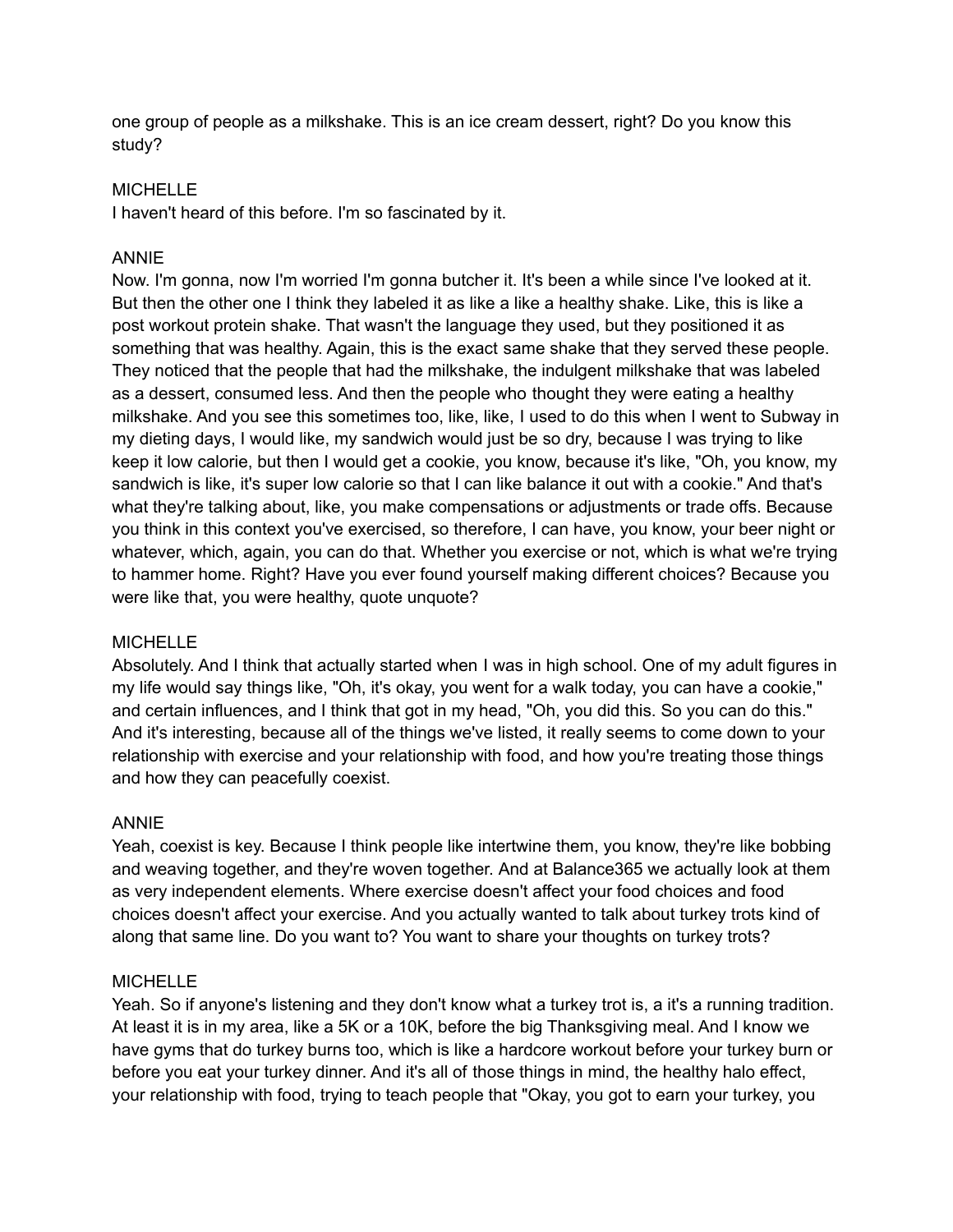have to earn that pumpkin pie." All of these ways our society kind of conditions us to think that exercise will lead to weight loss or if you're not exercising, it will lead to weight gain. So I just want to encourage people if you're someone who loves the turkey burn, do the run. But don't worry about the food, keep them separate. Enjoy enjoy the run with the bird. I mean, in my area, there are people that will literally carry a turkey around for this. I mean, I'm talking about a turkey and I live in Wisconsin, so it's cold, it's crappy, and they're carrying around a 12 pound turkey.

#### ANNIE While they run?

MICHELLE While they run.

## ANNIE

Like running for me is hard enough as is, let alone with a 12 pound frozen turkey in my hands.

#### **MICHELLE** We're weird.

## ANNIE

I mean, I guarantee there's probably a listener that's done that. [Laughs]

**MICHELLE** She's like, "It's not weird." [Laughs]

## ANNIE

That's impressive is what it is. That's impressive. But yeah, I like that, and I have seen that here too, as well. Again, the concept that you like, gotta go get in a good sweat session before you go over, you know, stuffing your face with all the Thanksgiving goodness. And I mean, we see that other times of the year, too, Halloween, any holiday really can be marketed with that. But we would, again strongly encourage you to keep it separate and that can be a lot of reframing that can require a lot of practice. But to unlearn some of your beliefs around exercise and food, and certainly the fitness industry isn't helping for that reason, because you you go into gyms, and we've had this talk to with members in our community about how women want to join a gym, but they don't want all the diet talk that seems to come with the gym membership. And I don't know what your thought is, but I remember responding to one member to me it's like, what's the saying? Eat the cherry spit the seed?

## MICHELLE

Eat the cherry spit out the pit?

## ANNIE

Yeah. You know what I meant. And that's where you just have to, if that's where you're at, you want to exercise but you don't want all the diet talk or you don't want the messaging around the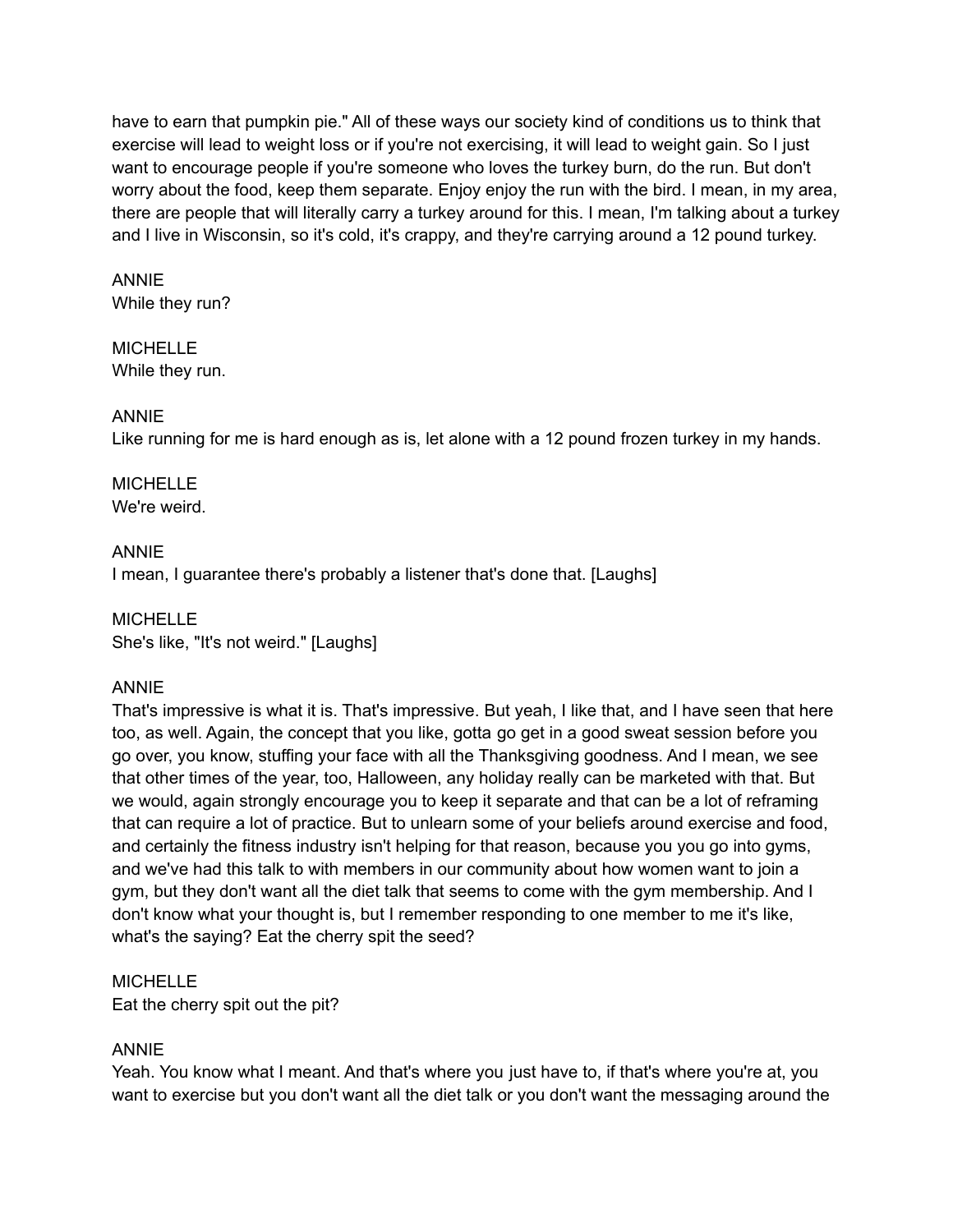food and exercise component. You can just say like, "That's not what I'm here for. I'm not interested in that" and set a boundary and disengage with that, or even if you feel so bold to give them feedback, that would be even better. What are your thoughts on that?

## MICHELLE

So I actually, I started doing a boot camp about a month and a half ago. And I love the workouts but they have before and afters plastered all over the wall. And that is a perfect example of eat the cherry spit out the pit, because every day I go there and I change my shoes. And I see these all these pictures on the wall of these before and afters and they're what they would call success and the stories behind them. And what I love about our community is we help celebrate all the parts of changing our minds, and not so much our bodies but truly our minds. And with a gym, I mean, I just had a hard boundary with the gym that I was in because they push certain things that I'm not comfortable with. And it's, for those of you that are out there, don't be afraid to set those boundaries for yourself. Be bold, be courageous. We've seen a couple women in our community who are sharing their personal experiences with talking to a manager about how a fitness instructor is using body shaming talk during a class like "burn that butter" or "bikini season is coming," different things like that, and helping to educate managers in a way that is informative, and assertive, and helping create a different and hopefully helping create a different environment for anyone that's coming in the future to that gym. So I think it's great. Seeing our community members help to spread that word, it doesn't need to be all about a before and after it can be about how you feel, it can be about showing yourself that you're becoming stronger, and that you're embracing the body that you have and that you're learning to love the skin you're in, all of these different aspects of joining a gym that we can overlook sometimes because there's this fitness industry culture, where results are the important thing.

## ANNIE

Yeah, yeah, standing up for what you want to see and asking for it. And that does, that can be an uncomfortable conversation. For me, for you, we're probably pretty good at it because we have these talks all day long every day. But if this is your first like, dip the toe in the water conversation, it can feel uncomfortable. And you can do it, like, because you can do things that are uncomfortable, like we can do things that are hard and things that are like feel like make you want to scream in your body, like, "My face is flushed. Do they see my face flushed? But I'm gonna say this thing anyways."

## **MICHELLE**

"Can they tell that I'm shaking?"

## ANNIE

"I'm really nervous, but I'm gonna tell them how I feel anyways." So anyways, just to circle back, to wrap up. Do you have to exercise to lose weight? No. Could it help with weight maintenance? Could it help with weight loss? Absolutely. But is it a requirement? Absolutely not. But yet again, it has such a long list of benefits that while it may not lead to dramatic weight loss because of all the reasons we just shared, you know, it makes you hungrier, you can shift your life in other ways when you're exercising. You actually do have to exercise quite a bit to burn off even small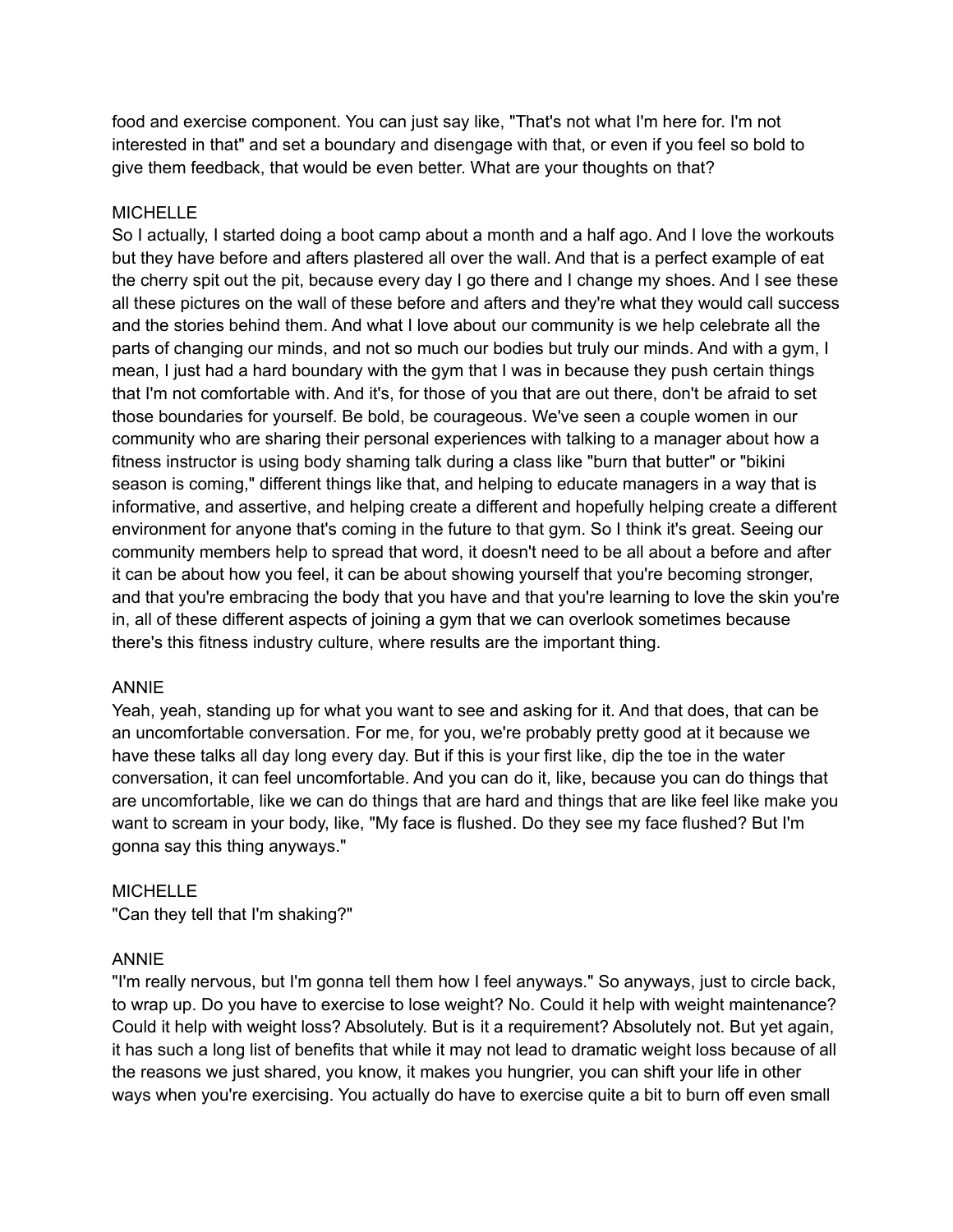indulgences. for all those reasons and more. It might not lead to big weight loss but it can make you healthier, regardless if you lose weight or not. In fact, that was one of my first blog posts for Balance365. It was something like, exercise is about more than just a pretty body. And hat's where that goes back to my call with my friend, you know, if she's losing, if she's exercising solely for weight loss, and she's not losing weight. Like I said before, that can be a really frustrating experience. To be like, exercise isn't working. This is crap, I'm throwing in the towel. I'm paying \$100 for a membership that I'm not getting the result I want. But Michelle and I are here to lovingly encourage you to consider all the other ways your life is improving, again, that you may not even notice, at least on the daily for sure, that exercise is improving your health even if you don't weigh less, and if you're like white knuckling your way through exercise and weight loss as a goal, it's okay to like say like "I'm gonna just put this on the back burner." You know, or take an opportunity to explore ways that you like to move your body that isn't like, because here's the other thing about exercise. I used to run because it burns the most calories. I'd never liked running. Clearly, I've talked about multiple times already today. I don't like running. But I was like wanting to get the most bang for my buck. So I would run. And like when you look at exercise as solely as a means to burn calories, you're probably losing out on a lot of enjoyment.

BOTH

[Laugh]

## ANNIE

Mm hmm. I've always said that the best workout is the one that you love. And there are so many options out there. I mean, running is just the tip of the iceberg. There's Zumba. There's CrossFit. There's boot camps. There's barre classes. I mean, if you were an athlete in your previous years, you'll probably love something like CrossFit. If you were a dancer, you would probably love Zumba. I mean, there are so many options. There is something for everyone.

## ANNIE

Yeah, I took a hip hop dance class, just one, few months ago, it was like an hour and a half. And it was hard. But it was so fun. It was hard and it was so fun. I was like, "I don't know how Beyonce does this for eight hours a day." Because -

**MICHELLE** And in heels!

ANNIE Oh my gosh. Did you see "Homecoming?"

MICHELLE No, I haven't.

ANNIE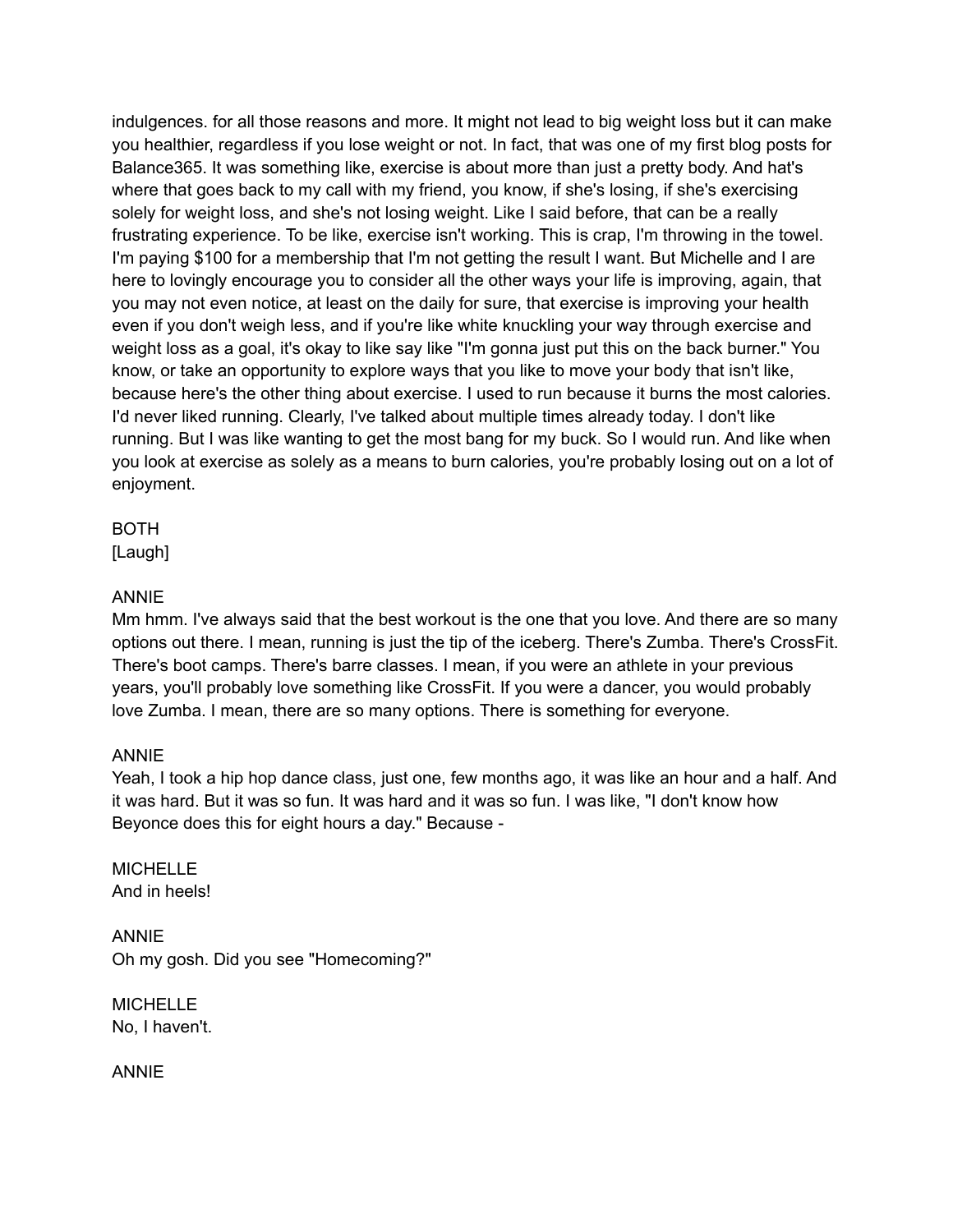Oh, she's, it's just amazing. But I mean, that's her job. It's not my job. It's not my job to be a hip hop dancer. That would be cool. It'd be really fun. But it's hard work. So anyways, yeah, so if you're listening and you're like using exercise as a way to support your weight loss, and you're just like, "I don't even like exercise." Maybe give yourself some space to explore different ways of moving your body that's not so fully focused on how many calories it'll burn. Because honestly, like, yoga, strength training, they don't burn a lot of calories for me, like I don't leave dripping sweat. I'm not super exhausted most times afterwards. But there's still a crap ton of benefit in both of those. So if your'e using exercise as a way to just burn calories. Maybe explore. Open up. Okay, anything else to add?

## MICHELLE

I can't think of anything else. I think we covered pretty much everything.

ANNIE Yeah.

**MICHELLE** We're good.

## ANNIE

I would love to have you...We'll have to get you back on. We're getting so organized with the podcast. This is a good problem that our content now is planned out quite far in advance, but I would love to have you back sometime. Or maybe we could even just do a Facebook Live about finding exercise that you enjoy.

## **MICHELLE**

Oh, my goodness. I could talk about that all day. [Laughs]

## ANNIE

Yeah, that would be good. I think that's a good topic and we'll have to have Jen on for that one. Because Jen actually doesn't love exercise. It's easy for you and me to be like, "Oh, just find something you love. Because we love it all." [Laughs]

**MICHELLE** Jen call herself naturally lazy?

## ANNIE

Sloth-like. She's like innately sloth-like, but I will say that she has acknowledged how to work in exercise as a compliment to her core values and a way to incorporate the person she wants to be. And the goal she has for her long term vision. So it's kind of taken that, like, suffering, like begrudging-ness out of it. So she would be a good point of view for that topic for sure. And it's not just us like talking about how great exercise is and all these other people are like, "Okay, yeah, we get it. You're so not even relatable."